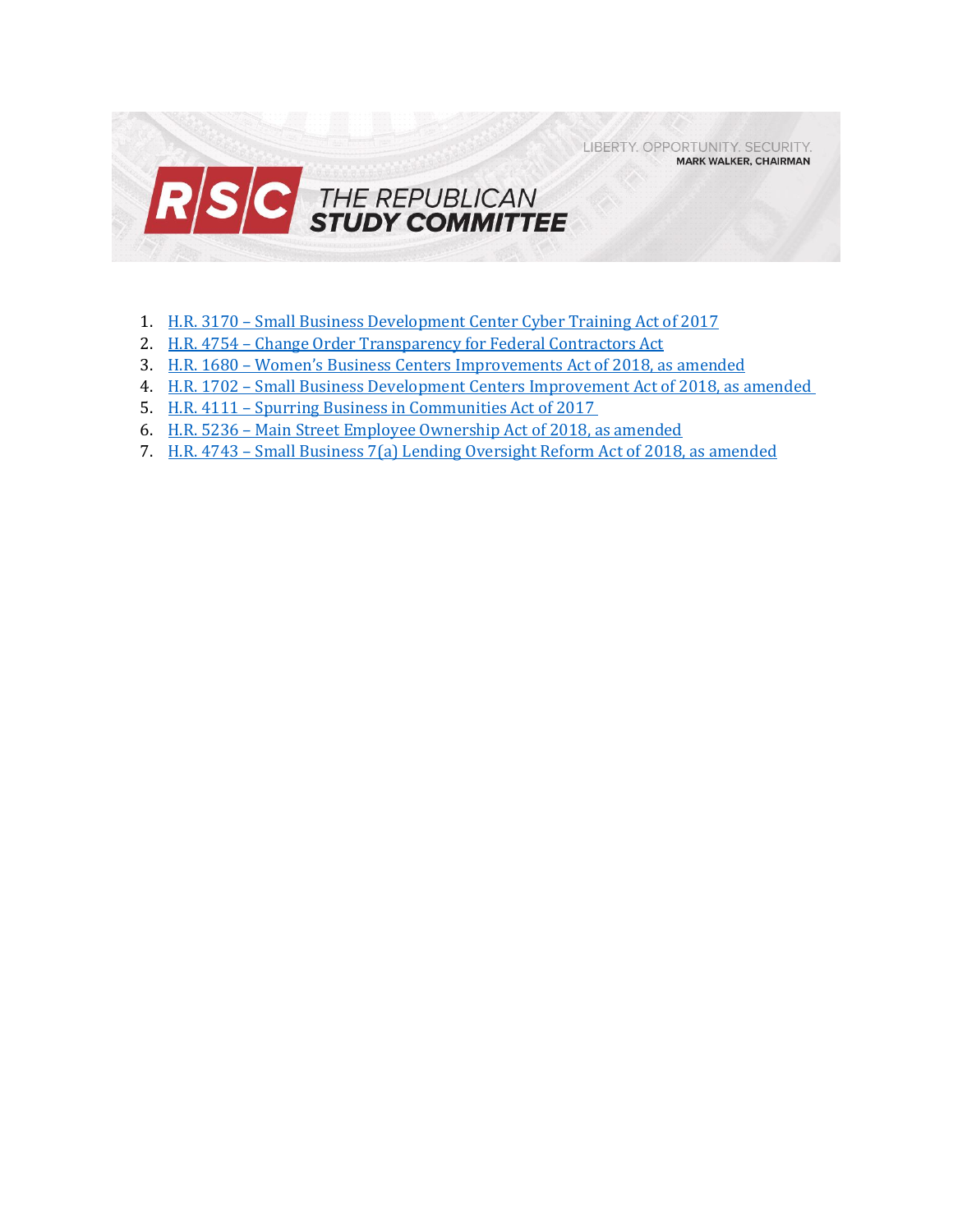LIBERTY. OPPORTUNITY. SECURITY. RSC THE REPUBLICAN

# <span id="page-1-0"></span>**H.R. 3170 — Small Business Development Center Cyber Training Act of 2017 (Rep. Chabot, R-OH)**

**MARK WALKER, CHAIRMAN** 

**CONTACT:** Jay [Fields,](mailto:jay.fields@mail.house.gov) 202-226-9143

# **FLOOR SCHEDULE:**

Scheduled for consideration on May 8, 2018, under suspension of the rules, which requires a 2/3 vote for passage.

# **TOPLINE SUMMARY:**

[H.R. 3170,](http://docs.house.gov/billsthisweek/20180507/HR3170.pdf) the Small Business Development Center Cyber Training Act of 2017, would require the Small Business Administration to establish a cyber counseling certification program to certify the employees of lead small business development centers to provide cyber planning assistance to small businesses.

# **COST:**

The Congressional Budget Office (CBO) [estimates](https://www.cbo.gov/system/files/115th-congress-2017-2018/costestimate/hr3170.pdf), "Under the bill, the SBA would be authorized to spend no more than \$350,000 each year to reimburse SBDCs for the cost of certifying their staff through the program. Based on that limit and using information from the SBA, CBO estimates that implementing the bill would cost less than \$500,000 annually for the agency to develop training materials and to reimburse as many as 63 SBDCs; such spending would be subject to the availability of appropriated funds."

# **CONSERVATIVE VIEWS:**

- **Expand the Size and Scope of the Federal Government?** The bill would require the establishment of a cyber counseling certification program.
- **Encroach into State or Local Authority?** No.
- **Delegate Any Legislative Authority to the Executive Branch?** No.
- **Contain Earmarks/Limited Tax Benefits/Limited Tariff Benefits?** No.

# **DETAILED SUMMARY AND ANALYSIS:**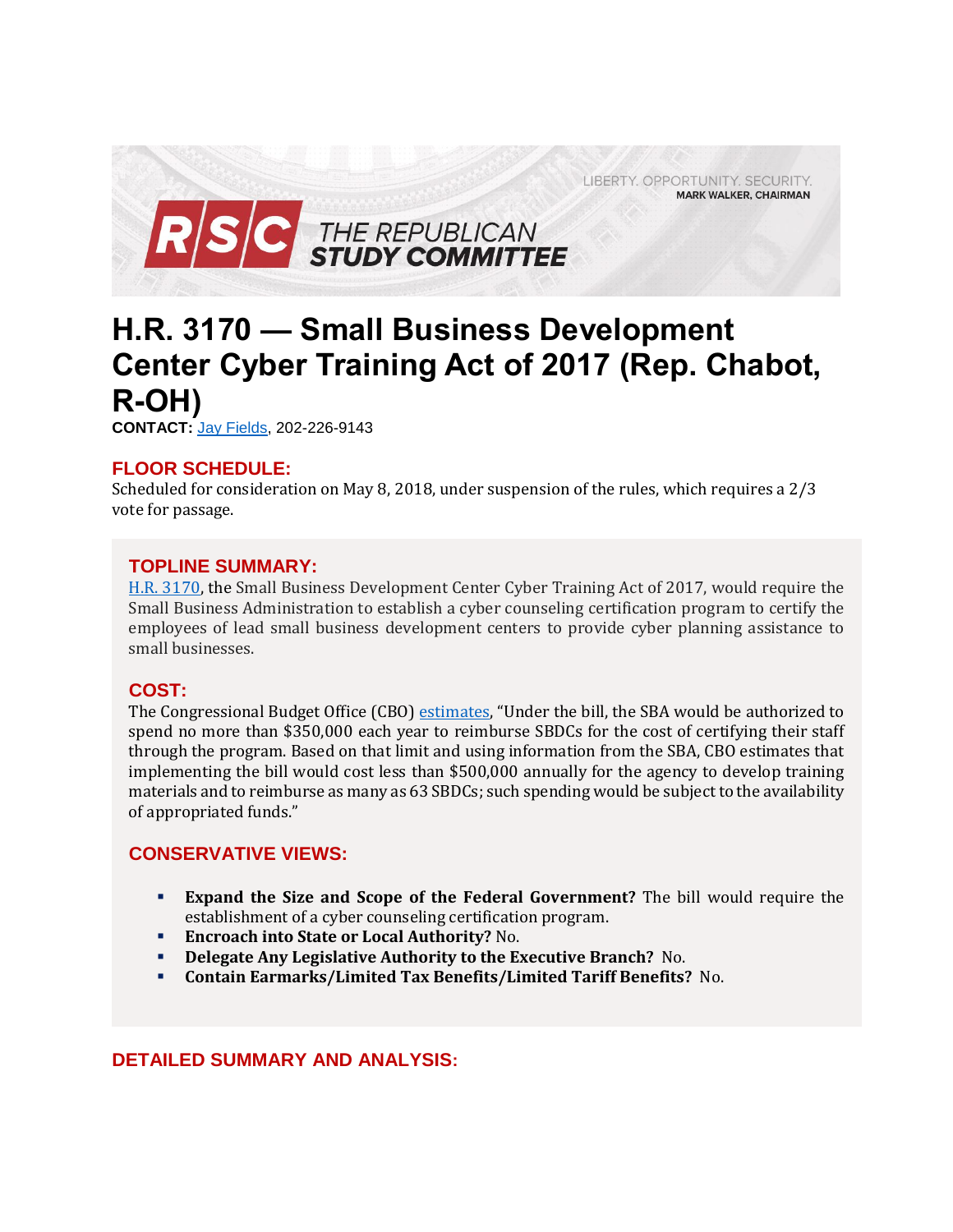The bill would require the Small Business Administration to establish a cyber counseling certification program to certify the employees of lead small business development centers to provide cyber planning assistance to small businesses.

The bill would direct the SBA to reimburse a lead small business development center for costs relating to the certification of an employee of the lead small business development center under the program established by the bill. However, the total amount reimbursed by the Administrator under may not exceed \$350,000 in any fiscal year.

#### **COMMITTEE ACTION:**

H.R. 3170 was introduced on July 10, 2017, and was referred to the House Small Business Committee. On March 14, a markup session was where the bill was ordered reported by voice vote. The Committee reported the bill on April 25, 2018, by a 19-0 vote.

#### **ADMINISTRATION POSITION:**

A Statement of Administration Policy is not available.

#### **CONSTITUTIONAL AUTHORITY:**

"Congress has the power to enact this legislation pursuant to the following: Article 1, Section 8 of the Constitution."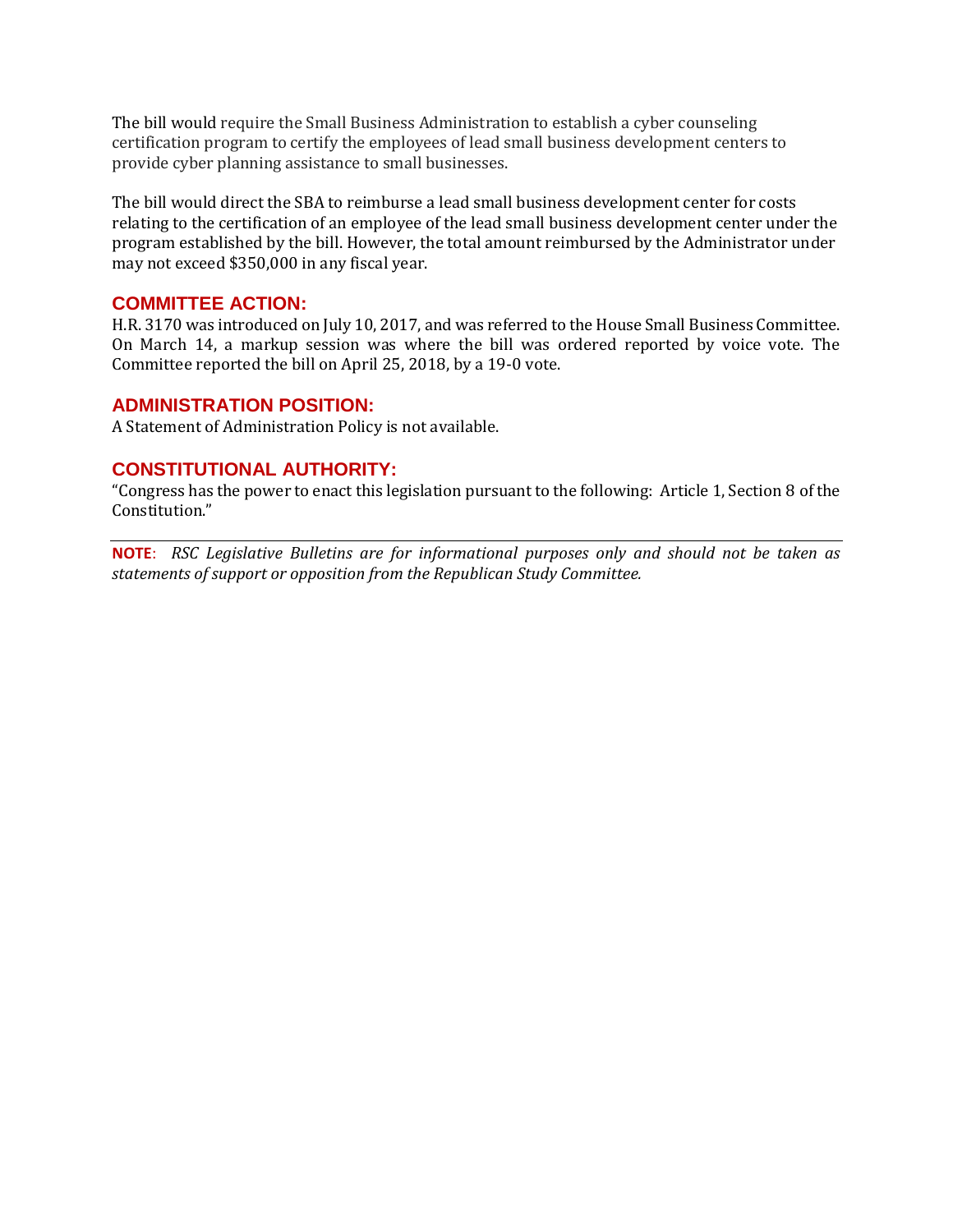LIBERTY. OPPORTUNITY. SECURITY. RSC THE REPUBLICAN

# <span id="page-3-0"></span>**H.R. 4754 — Change Order Transparency for Federal Contractors Act (Rep. Bacon, R-NE)**

**CONTACT:** Jay [Fields,](mailto:jay.fields@mail.house.gov) 202-226-9143

# **FLOOR SCHEDULE:**

Scheduled for consideration on May 8, 2018, under suspension of the rules, which requires a 2/3 vote for passage.

**MARK WALKER, CHAIRMAN** 

#### **TOPLINE SUMMARY:**

[H.R. 4754,](https://docs.house.gov/billsthisweek/20180507/HR4754.pdf) Small Business Advanced Cybersecurity Enhancements Act of 2017, would require that any agency soliciting certain contract awards provide a notice along with the solicitation to prospective bidders and offerors that includes specific change order policy and practice information and past performance information for that agency.

#### **COST:**

A Congressional Budget Office (CBO) estimate is not available.

Rule 28(a)(1) of the Rules of the Republican Conference prohibits measures from being scheduled for consideration under suspension of the rules without an accompanying cost estimate. Rule 28(b) provides that the cost estimate requirement may be waived by a majority of the Elected Leadership.

# **CONSERVATIVE VIEWS:**

- **Expand the Size and Scope of the Federal Government?** No.
- **Encroach into State or Local Authority?** No.
- **Delegate Any Legislative Authority to the Executive Branch?** No.
- **Contain Earmarks/Limited Tax Benefits/Limited Tariff Benefits?** No.

# **DETAILED SUMMARY AND ANALYSIS:**

The bill would require that any agency soliciting the award of a contract for construction anticipated to be awarded to a small business provide a notice along with the solicitation to prospective bidders and offerors that includes specific change order policy and practice information and past performance information for that agency.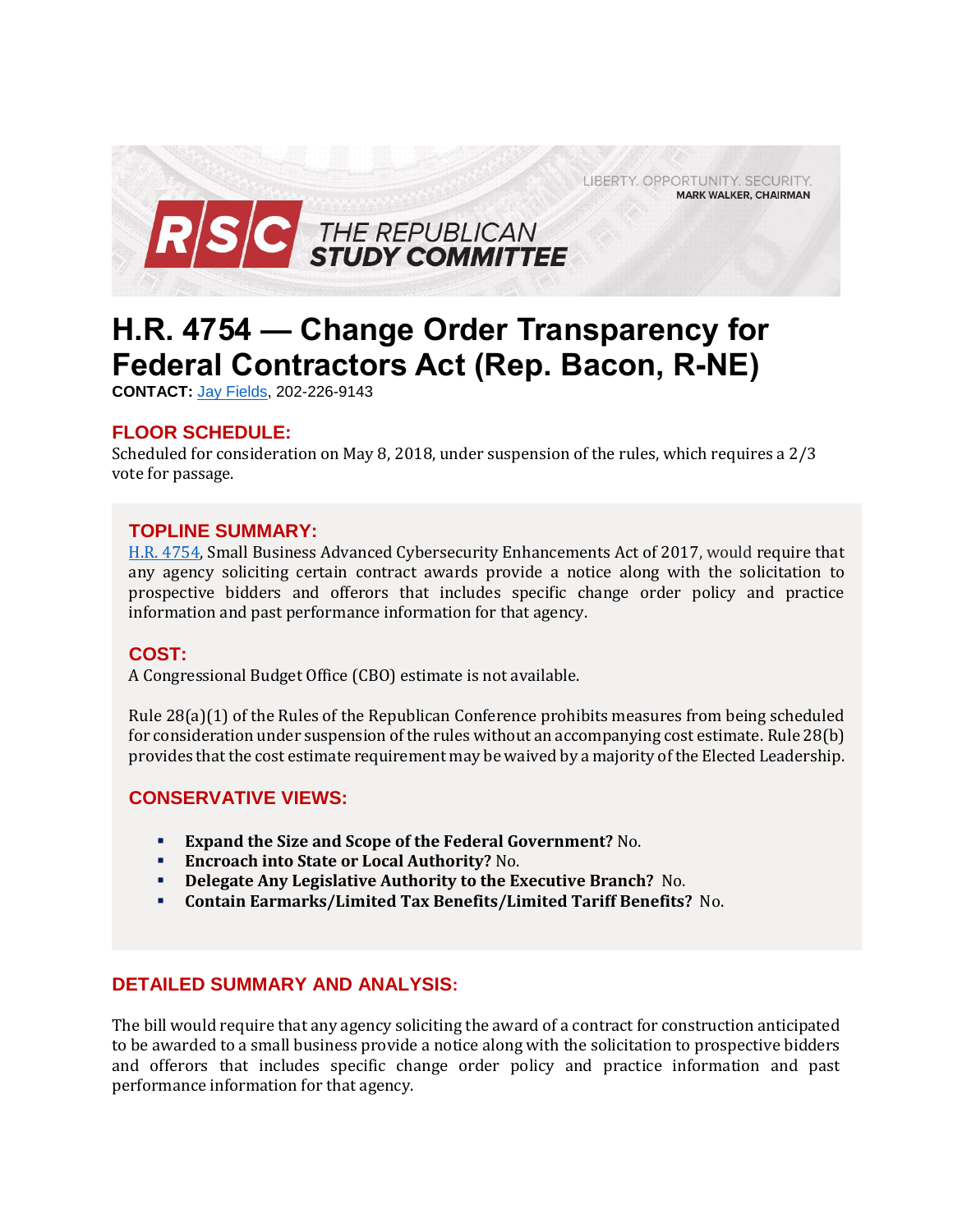The bill would generally require that such past performance information go back at least three years to the extent such information is available. The bill would also set forth required formatting for such information.

#### **COMMITTEE ACTION:**

H.R. 4754 was introduced on January 10, 2018, and was referred to the House Small Business Committee.

#### **ADMINISTRATION POSITION:**

A Statement of Administration Policy is not available.

# **CONSTITUTIONAL AUTHORITY:**

"Congress has the power to enact this legislation pursuant to the following: Article I, Section 8, clause 1 provides Congress with the power to ``lay and collect Taxes, Duties, Imposts and Excises'' in order to ``provide for the . . . general Welfare of the United States.""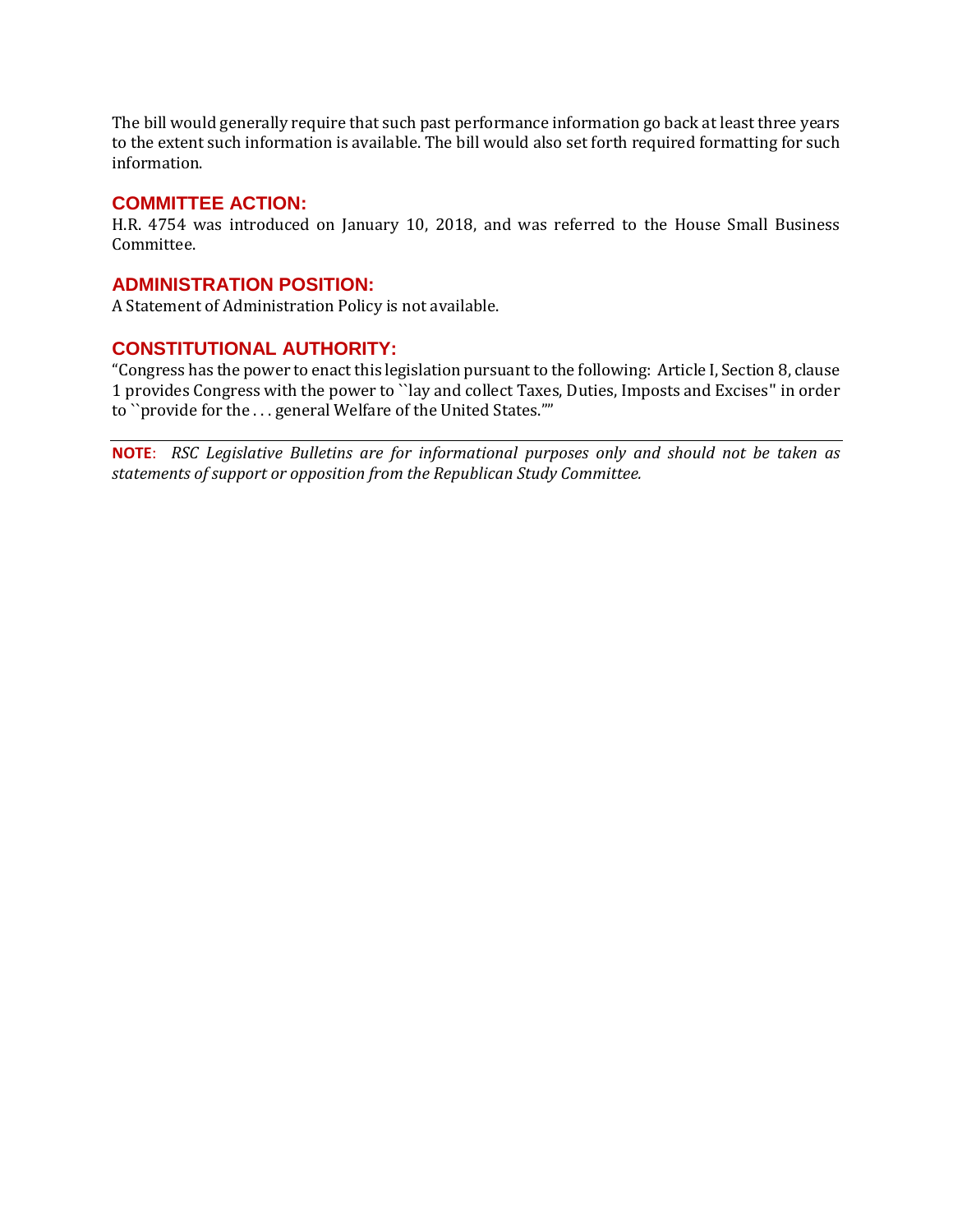

# <span id="page-5-0"></span>**H.R.1680 — Women's Business Centers Improvements Act of 2018, as amended (Rep. Knight, R-CA)**

**CONTACT:** Jay [Fields,](mailto:jay.fields@mail.house.gov) 202-226-9143

# **FLOOR SCHEDULE:**

Scheduled for consideration on May 8, 2018, under suspension of the rules, which requires a 2/3 vote for passage.

### **TOPLINE SUMMARY:**

[H.R. 1680](https://docs.house.gov/billsthisweek/20180507/HR1680.pdf), the Women's Business Centers Improvements Act of 2018, would reauthorize the Women's Business Centers Program (WBCP) for FY2019-FY2022 at a higher level, set forth modified duties of the Office of Women's Business Ownership, define entities eligible for grants under the WBCP program, increase the size of grants under the program, and set forth grant application requirements and approval factors.

# **COST:**

A Congressional Budget Office (CBO) estimate is not available.

Rule 28(a)(1) of the Rules of the Republican Conference prohibits measures from being scheduled for consideration under suspension of the rules without an accompanying cost estimate. Rule 28(b) provides that the cost estimate requirement may be waived by a majority of the Elected Leadership.

# **CONSERVATIVE VIEWS:**

- **Expand the Size and Scope of the Federal Government?** Yes, the bill would increase the authorization level for a federal grant program.
- **Encroach into State or Local Authority?** No.
- **Delegate Any Legislative Authority to the Executive Branch?** No.
- **Contain Earmarks/Limited Tax Benefits/Limited Tariff Benefits?** No.

# **DETAILED SUMMARY AND ANALYSIS:**

The bill would reauthorize the [Women's Business Centers Program](https://www.sba.gov/tools/local-assistance/wbc) (WBCP) for FY 2019 - FY 2022 at \$21.75 million annually. This is an increase from current levels. The FY 2018 Omnibus passed in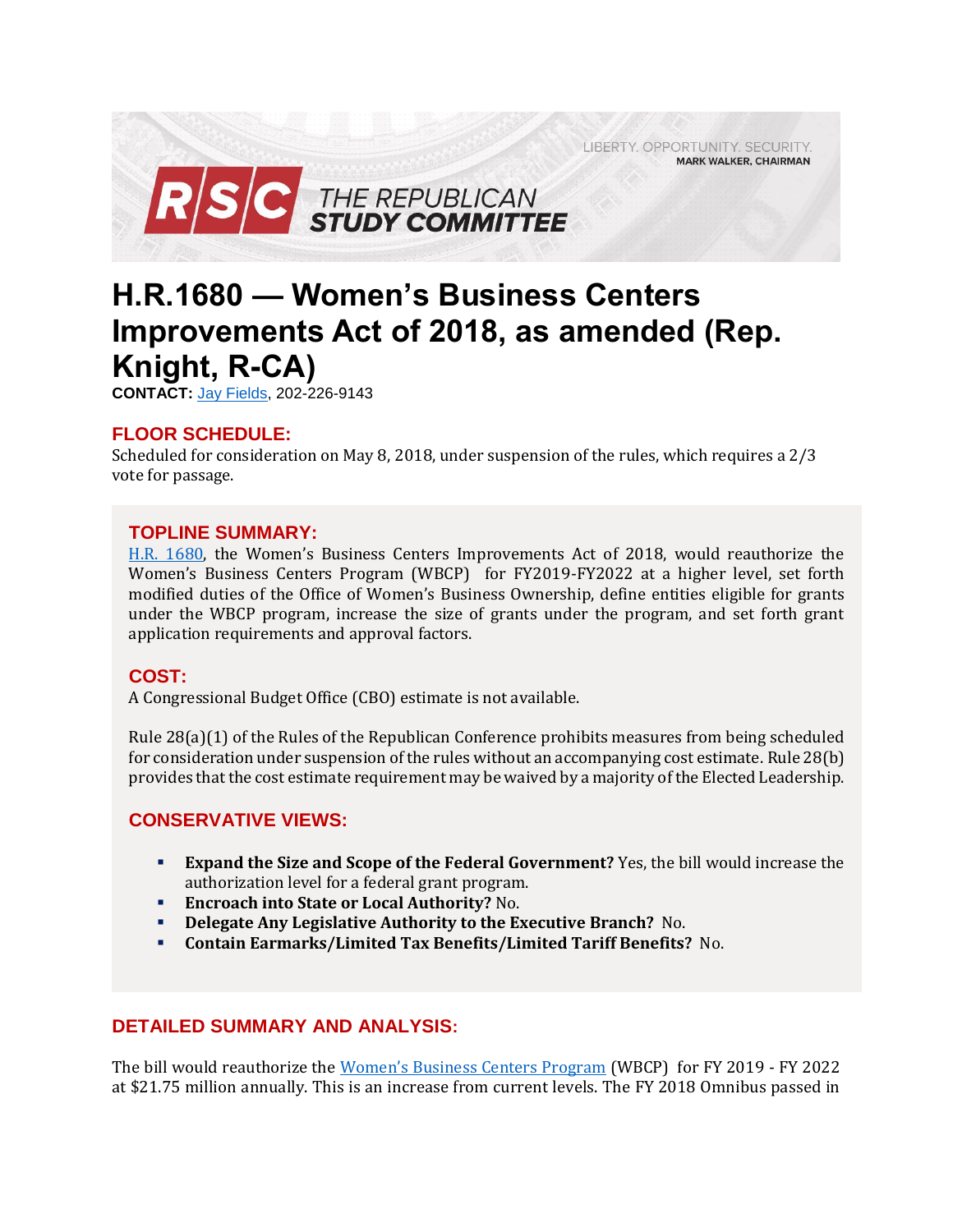March funded the program at \$18 million. The bill limits expenditures for administrative costs to 2.65% of appropriated funds for FY 2019, and 2.5% for FY 2020 – FY 2021.

It would declare the duties of the Office of Women's Business Ownership (OWBO) as, among other things, overseeing the WBCs, and assisting women entrepreneurs to start, grow, and compete in global markets by providing quality support with access to capital, access to markets, job creation, growth, and counseling.

The bill would set forth the types of entities that would be eligible for participation in the WBCP. These would include non-profits, State, regional, or local economic development organizations, higher education institutions, development, credit, and finance corporations chartered by a State, or any combination of those.

The bill would allow the SBA to provide grants under the WBCP program. Under existing law, initial grants were limited to \$150,000, and the bill would boost this to \$185,000 (adjusted for inflation annually). The bill would allow the SBA to also provide \$65,000 more after an initial grant so long as the recipient receives a matching non-federal grant, among other requirements. The bill would also allow the SBA to provide so-called "continuation grants" of up to \$150,000 to recipients that have already received on initial grant. There is no limit on the number of continuation grants an entity can receive under the bill.

The bill includes a number of factors the SBA would be required to consider in approving grant applications, including the experience level of the applicant, the time needed to start operating as a WBC, and the capacity of the applicant to meet accreditation standards. The bill requires the SBA to issue regulations on its selection process.

The bill would maintain current law requirements that entities acquire matching funds from outside, non-federal sources. However, the bill would allow the SBA to waive this requirement upon consideration of factors including the economic considerations of the entity, the impact of the waiver on the WBCP's credibility, the ability of the entity to raise non-federal funding, and the performance of the entity under the initial grant.

The bill would require entities to run their WBC separate from any other projects, and require a site visit before approval and subsequent annual reviews. If an entity is found to be out of compliance, then it would have to create a remediation plan, which would have to be complied with or else the entity would lose grant funding.

The bill would allow entities to solicit contributions from non-federal groups and people to be used to operate as a WBC and allow entities to use grant funds for the cost of such solicitation.

The bill would require the SBA to develop an examination of eligible entities under which entities would have to submit information on their costs, expenditures, and matching assistance in order to determine viability of each entity operating as a WBC. The bill would require the SBA to analyze an entity's annual review prior to awarding continued grant funds.

The bill would direct the SBA, within 270 days of enactment of the bill, to publish standards for a program to accredit eligible entities that receive a grant.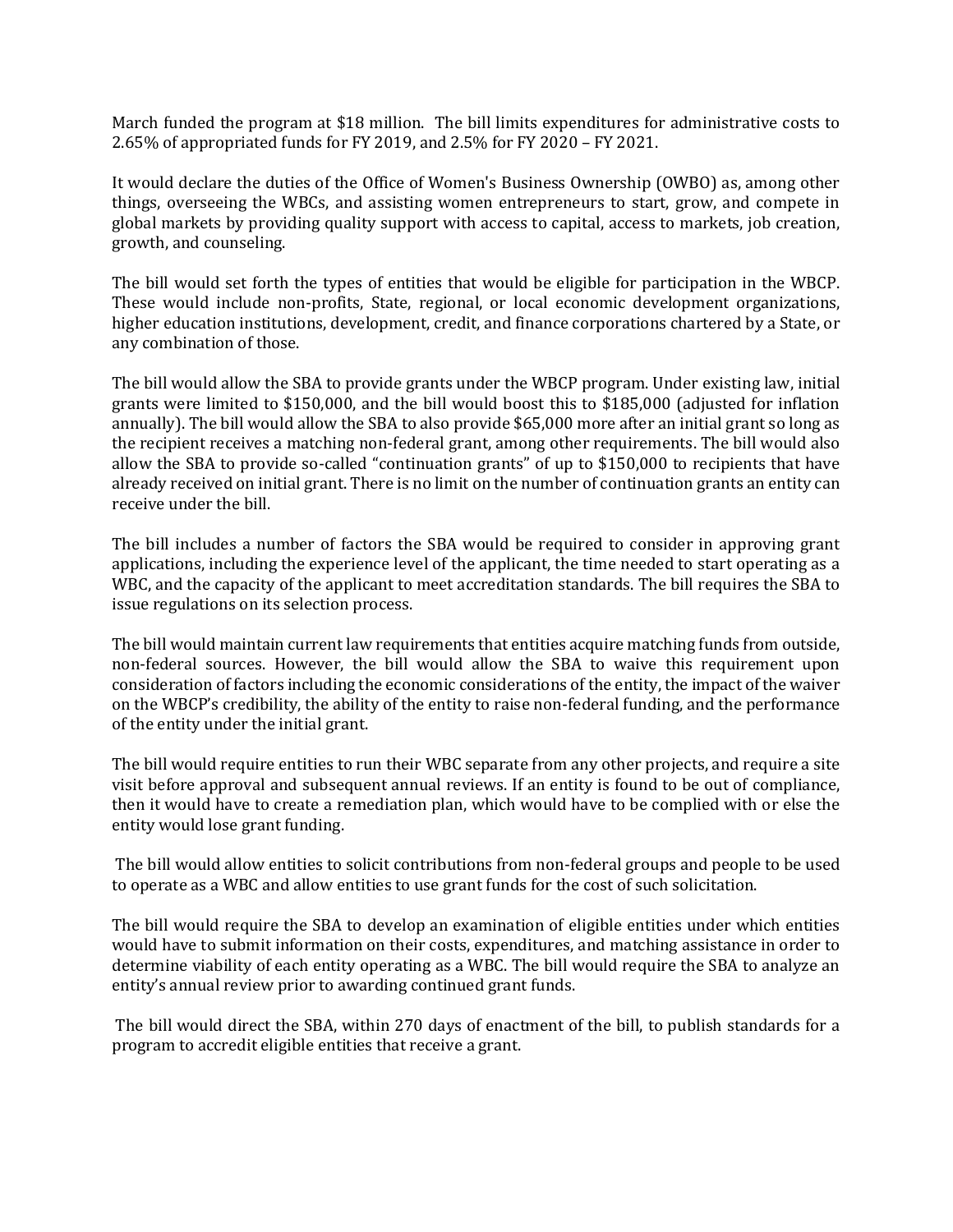### **COMMITTEE ACTION:**

H.R. 1680 was introduced on March 22, 2017, and was referred to the House Small Business Committee.

#### **ADMINISTRATION POSITION:**

A Statement of Administration Policy is not available.

#### **CONSTITUTIONAL AUTHORITY:**

"Congress has the power to enact this legislation pursuant to the following: Article I, Section 8, Clause 3 The Congress shall have power . . . To regulate Commerce with foreign Nations, and among the several States, and with the Indian Tribes."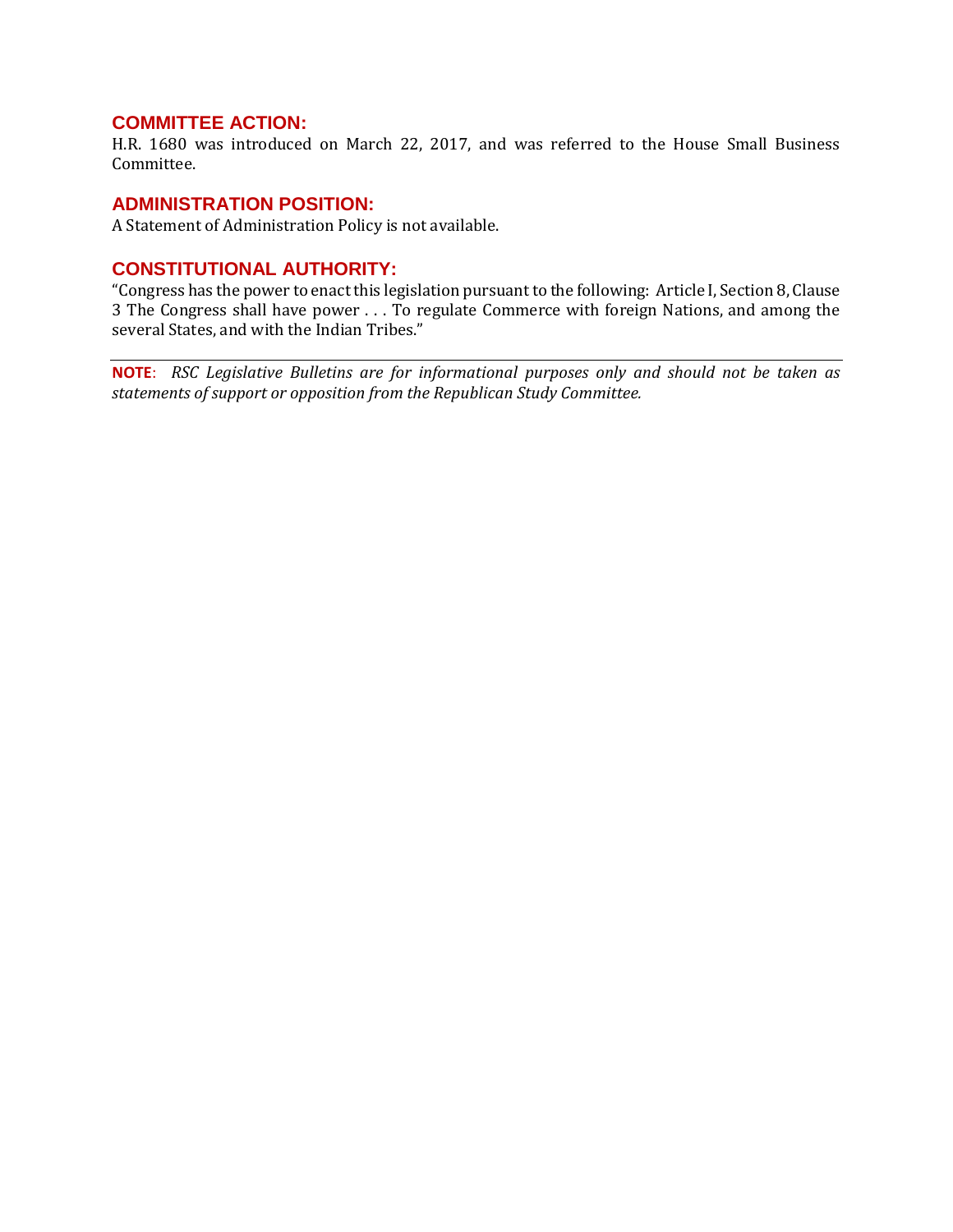

# <span id="page-8-0"></span>**H.R.1702 — Small Business Development Centers Improvement Act of 2017 (Rep. Evans, D-PA)**

**CONTACT:** Jay [Fields,](mailto:jay.fields@mail.house.gov) 202-226-9143

# **FLOOR SCHEDULE:**

Scheduled for consideration on May 8, 2018, under suspension of the rules, which requires a 2/3 vote for passage.

# **TOPLINE SUMMARY:**

[H.R. 1702,](https://docs.house.gov/billsthisweek/20180507/HR1702.pdf) the Small Business Development Centers Improvement Act of 2018, would ensure certain Small Business Administration (SBA) programs can only be used to deliver small business development activities, would create a Data Collection Working Group to study the capture of data collection, and place limitations on the availability of Small Business Development Center grants.

# **COST:**

A Congressional Budget Office (CBO) estimate is not available.

Rule 28(a)(1) of the Rules of the Republican Conference prohibits measures from being scheduled for consideration under suspension of the rules without an accompanying cost estimate. Rule 28(b) provides that the cost estimate requirement may be waived by a majority of the Elected Leadership.

# **CONSERVATIVE VIEWS:**

- **Expand the Size and Scope of the Federal Government?** The bill would establish a Data Collection Working Group.
- **Encroach into State or Local Authority?** No.
- **Delegate Any Legislative Authority to the Executive Branch?** No.
- **Contain Earmarks/Limited Tax Benefits/Limited Tariff Benefits?** No.

# **DETAILED SUMMARY AND ANALYSIS:**

The bill would ensure that certain Small Business Administration (SBA) programs can only be used to deliver entrepreneurial development services, entrepreneurial education, support for the development and maintenance of clusters, or business training. These programs, which include the small business development center (SBDC) program, provide grants and other forms of financial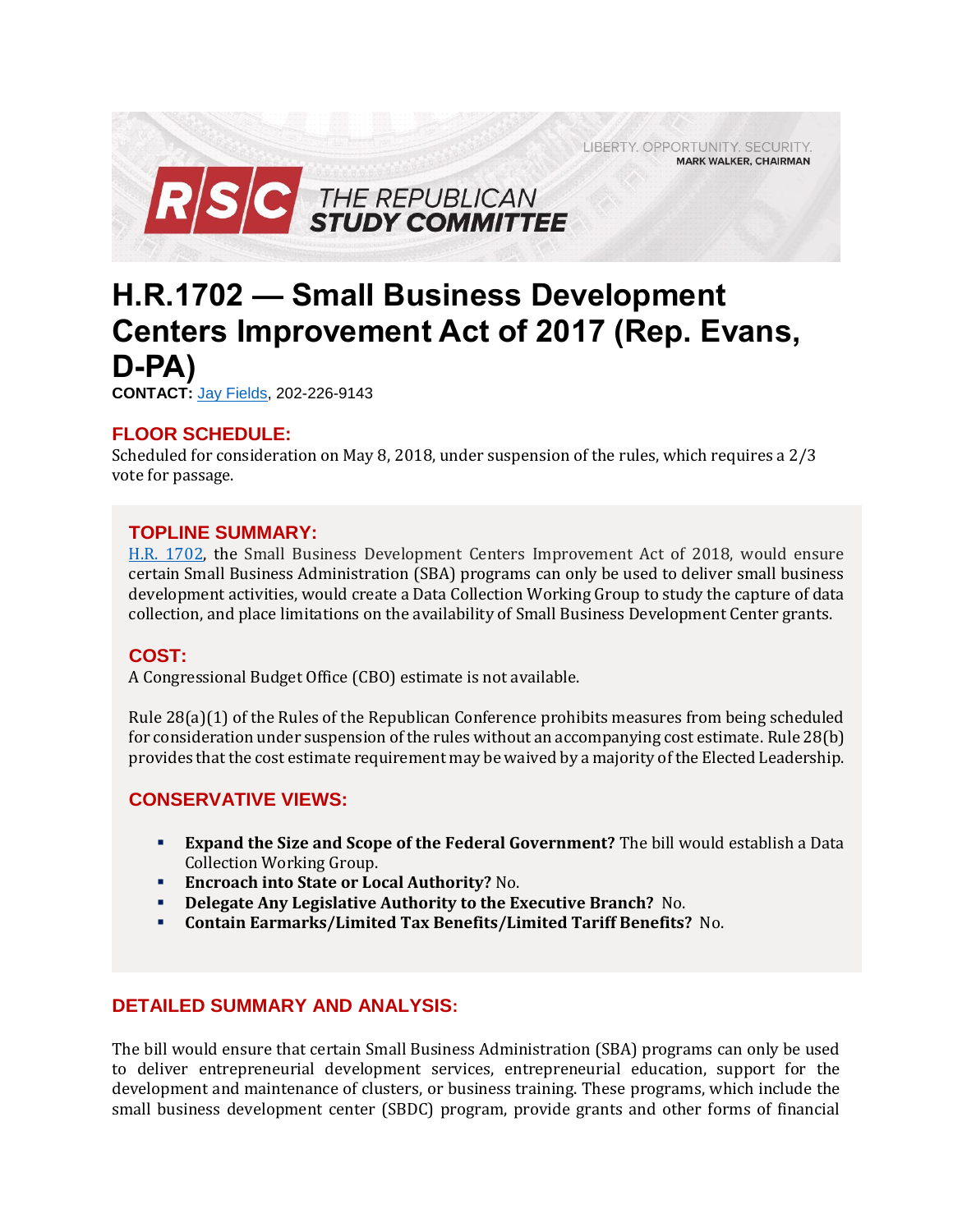assistance to specified small businesses, organizations, state governments, universities, companies, and other entities that assist small businesses.

The bill would require the Administrator of the SBA to report to Congress annually on all entrepreneurial development activities undertaken in the current fiscal year.

The bill would prevent the SBA from prohibiting Small Business Development Center grant recipients from marketing and advertising their services to individuals and small businesses.

The bill would require the creation of a "Data Collection Working Group." The group would be charged with carrying out a study to determine the best way to capture data collection and create or revise existing systems dedicated to data collection. It would be required to report on its findings.

The bill would also increase to \$600,000 the amount of funding that the SBA could use to pay for expenses related to the National Small Business Development Center Advisory Board, the information sharing system, the SBDC association for conducting an SBCD accreditation program.

The bill would eliminate an existing limitation under current law on the portion of annual funding that can be used to pay the examination expenses of the Small Business Development Center accreditation program.

The bill would prohibit the SBA from awarding Small Business Development Center grants, with the exception of not-for-profit universities and colleges, to entities other than those that received them before September 30, 2015, and seek to renew them after that date.

#### **COMMITTEE ACTION:**

H.R. 1702 was introduced on March 23, 2017, and was referred to the House Small Business Committee.

#### **ADMINISTRATION POSITION:**

A Statement of Administration Policy is not available.

#### **CONSTITUTIONAL AUTHORITY:**

"Congress has the power to enact this legislation pursuant to the following: Article 1, Section 8 Clause 3 of the U.S. Constitution."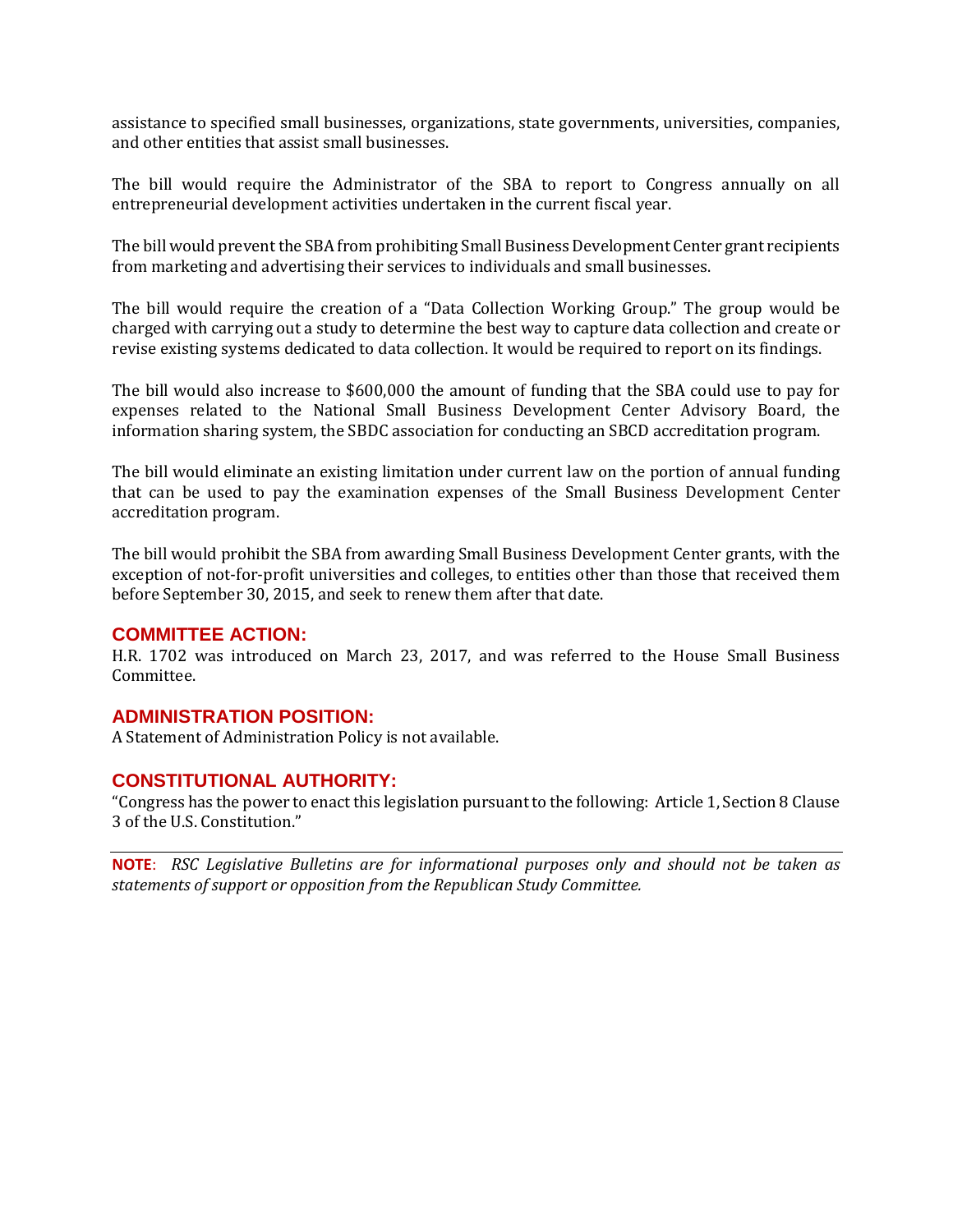

# <span id="page-10-0"></span>**H.R. 4111 — Spurring Business in Communities Act of 2017 (Rep. McMorris Rodgers, R-WA)**

**CONTACT:** Jay [Fields,](mailto:jay.fields@mail.house.gov) 202-226-9143

# **FLOOR SCHEDULE:**

Scheduled for consideration on May 8, 2018, under suspension of the rules, which requires a 2/3 vote for passage.

# **TOPLINE SUMMARY:**

[H.R. 4111,](https://docs.house.gov/billsthisweek/20180507/HR4111.pdf) the Spurring Business in Communities Act of 2017, would require the Small Business Administration, in considering applications for a license to operate as a small business investment company, to give first priority to an applicant that is located in an underlicensed State with below median financing, as determined by the Administrator.

# **COST:**

A Congressional Budget Office (CBO) estimate is not available.

Rule 28(a)(1) of the Rules of the Republican Conference prohibits measures from being scheduled for consideration under suspension of the rules without an accompanying cost estimate. Rule 28(b) provides that the cost estimate requirement may be waived by a majority of the Elected Leadership.

# **CONSERVATIVE VIEWS:**

- **Expand the Size and Scope of the Federal Government?** No.
- **Encroach into State or Local Authority?** No.
- **Delegate Any Legislative Authority to the Executive Branch?** No.
- **Contain Earmarks/Limited Tax Benefits/Limited Tariff Benefits?** No.

# **DETAILED SUMMARY AND ANALYSIS:**

The bill would require the Small Business Administration (SBA), in considering applications for a license to operate as a [small business investment company,](https://www.sba.gov/sbic) to give first priority to an applicant that is located in an underlicensed State with below median financing, as determined by the Administrator.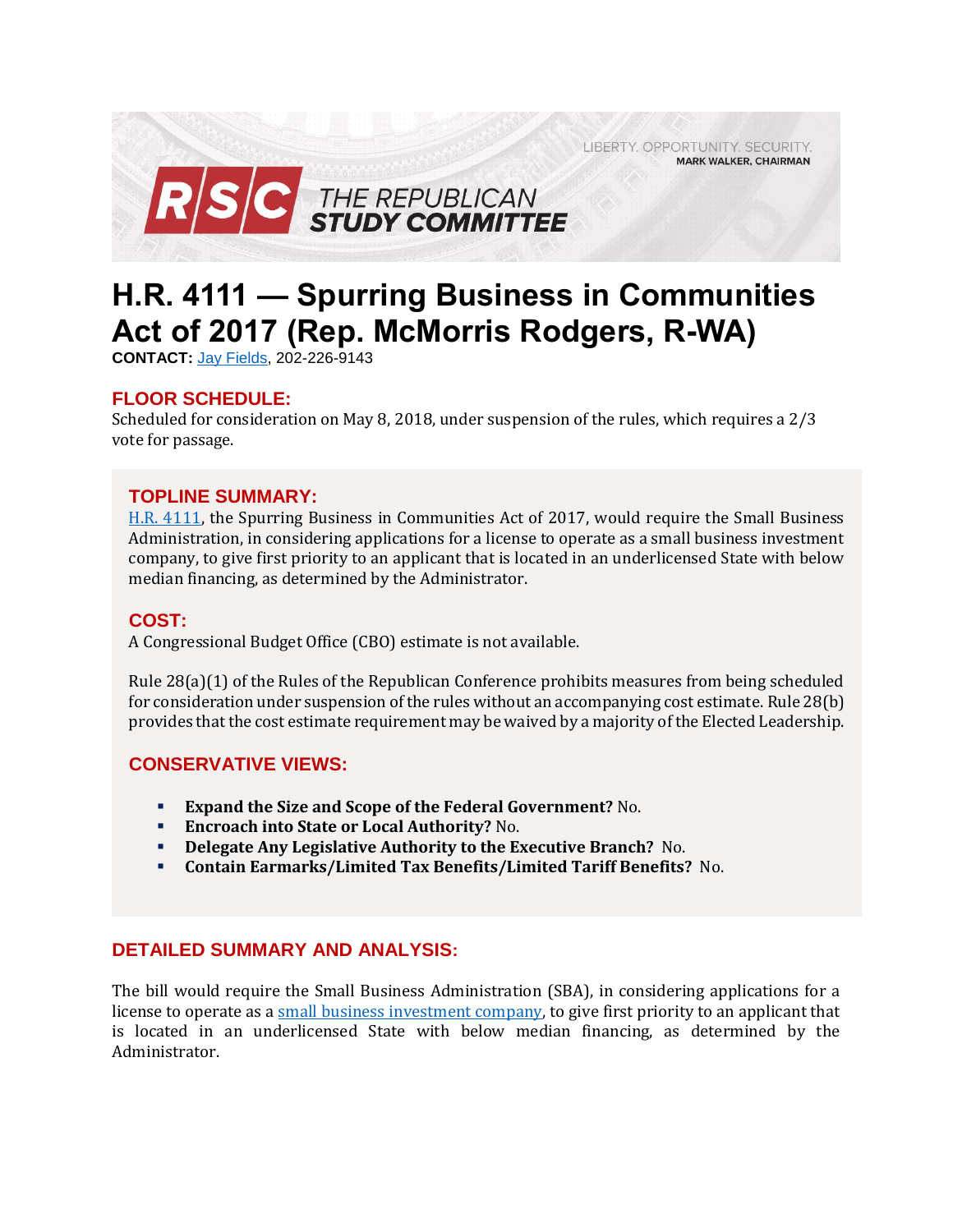Under the bill, the term 'underlicensed State' means a State in which the number of licensees per capita is less than the median number of licensees per capita for all States, as calculated by the Administrator.

The bill would require the SBA to report on its efforts to improve the number of licensees in underlicensed States.

#### **COMMITTEE ACTION:**

H.R. 4111 was introduced on October 24, 2017, and was referred to the House Small Business Committee.

#### **ADMINISTRATION POSITION:**

A Statement of Administration Policy is not available.

#### **CONSTITUTIONAL AUTHORITY:**

"Congress has the power to enact this legislation pursuant to the following: Article I, Section 8, clause 1."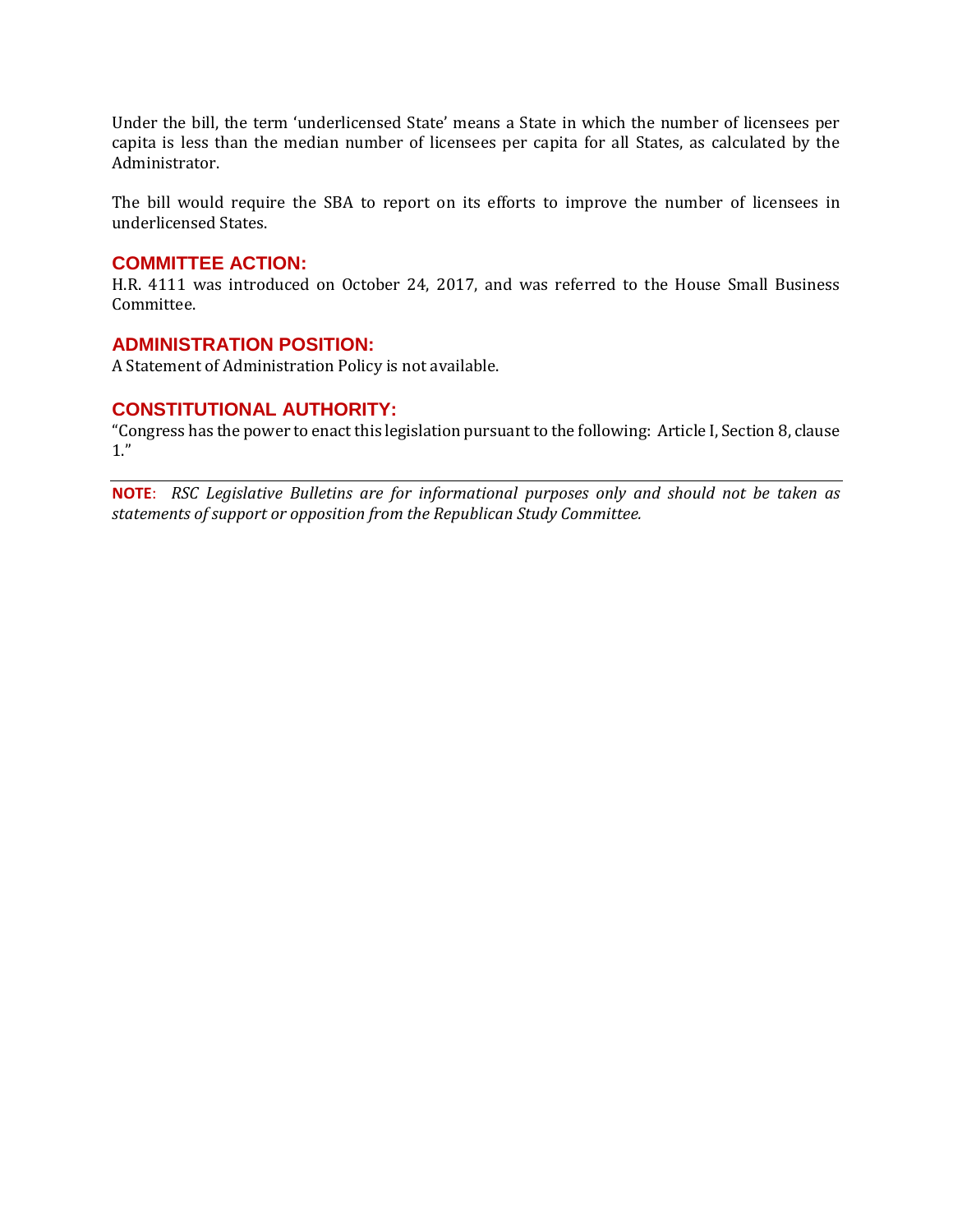

# <span id="page-12-0"></span>**H.R. 5236 — Main Street Employee Ownership Act of 2018 (Rep. Velazquez, D-NY)**

**CONTACT:** Jay [Fields,](mailto:jay.fields@mail.house.gov) 202-226-9143

# **FLOOR SCHEDULE:**

Scheduled for consideration on May 8, 2018, under suspension of the rules, which requires a 2/3 vote for passage.

# **TOPLINE SUMMARY:**

[H.R. 5236,](https://docs.house.gov/billsthisweek/20180507/HR5236.pdf) the Main Street Employee Ownership Act of 2018, would allow the Small Business Administration (SBA) to guarantee loans to a small business when proceeds from the loan are only used to make a loan to an employee trust that results in the trust owning a majority of the small business.

# **COST:**

A Congressional Budget Office (CBO) estimates is not available.

Rule 28(a)(1) of the Rules of the Republican Conference prohibits measures from being scheduled for consideration under suspension of the rules without an accompanying cost estimate. Rule 28(b) provides that the cost estimate requirement may be waived by a majority of the Elected Leadership.

# **CONSERVATIVE VIEWS:**

- **Expand the Size and Scope of the Federal Government?** Yes, the bill would expand eligibility for a loan guarantee program.
- **Encroach into State or Local Authority?** No.
- **Delegate Any Legislative Authority to the Executive Branch?** Yes, the bill would allow the SBA to waive personal guarantee requirements pertaining to certain loan guarantees extended by the SBA.
- **Contain Earmarks/Limited Tax Benefits/Limited Tariff Benefits?** No.

# **DETAILED SUMMARY AND ANALYSIS:**

The bill would allow the SBA to guarantee a loan to a small business so long as the loan is granted pursuant to an approved plan dictating that the proceeds from the loan may only used to make a loan to a qualified employee trust that results in the qualified employee trust owning a majority of the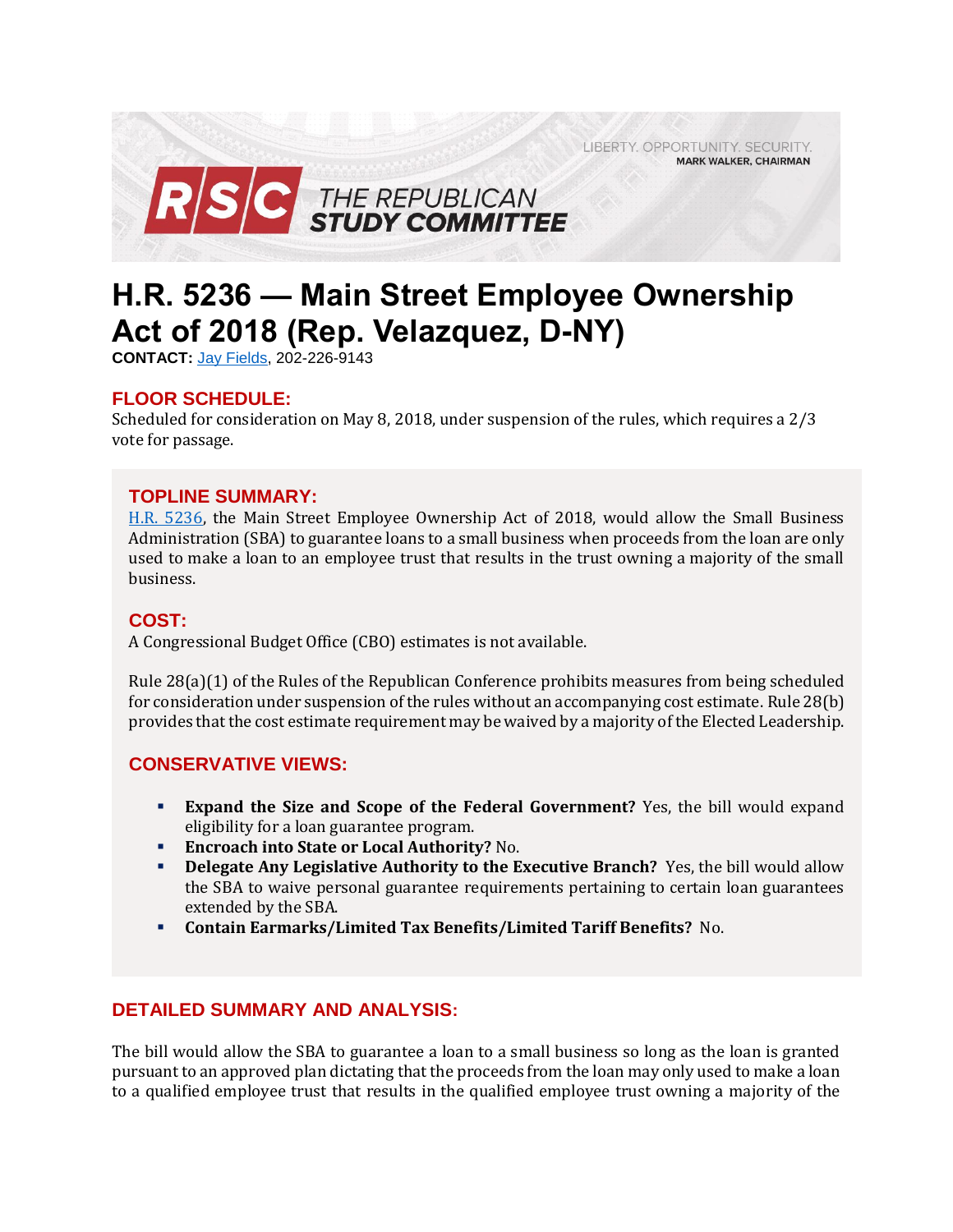small business. These loans are administered under the SBA's are 7(a) loan program. Under the bill, the SBA shall guarantee loans to cooperatives for this purpose as well. The loan proceeds can also be used to pay for any transaction costs associated with making that loan.

Under existing law, the SBA can only guarantee a loan to a qualifying employee trust directly that is then used to purchase a majority of the small business. Under the bill, this transaction structure is still allowed.

Under current law, the proceeds of a loan to a qualifying employee trust cannot be used to pay for any transaction costs associated with making that loan. The bill would undo this limitation.

The bill would codify a SBA policy to allow the employee selling an ownership interest in a small interest to remain involved as an owner, officer, director, or key employee of the company so long as an employee stock ownership plan or cooperative acquires a majority interest. Sellers that remain an owner must provide a personal guarantee. The bill would allow the SBA to waive personal guarantee requirements for loans made to cooperatives and qualified employee trusts.

The bill would empower the SBA to give authority to lenders participating in the Preferred Lenders Program to make such loans.

The bill would direct the SBA to work with SBIC-licensed investment funds and intermediaries through the SBA microloan program to increase the use of funds to make investments in company transitions to employee-owned businesses.

The bill would direct the SBA to establish a "Small Business Employee Ownership and Cooperatives Promotion Program." The program would offer technical assistance and training on the transition to employee ownership through cooperatives and qualified employee trusts. It would be carried out through coordinating with small business development centers.

The bill would direct the SBA to create an interagency working group to study and recommend ways to promote employee-owned businesses.

#### **COMMITTEE ACTION:**

H.R. 5236 was introduced on March 8, 2018, and was referred to the House Small Business Committee. The Small Business Committee held a mark-up session on March 14, 2018, and an amended version of the bill was ordered to be reported by voice vote.

#### **ADMINISTRATION POSITION:**

A Statement of Administration Policy is not available.

#### **CONSTITUTIONAL AUTHORITY:**

"Congress has the power to enact this legislation pursuant to the following: Article I, Section 8, Clause 1 The Congress shall have Power to . . . provide for the . . [sic] general Welfare of the United States."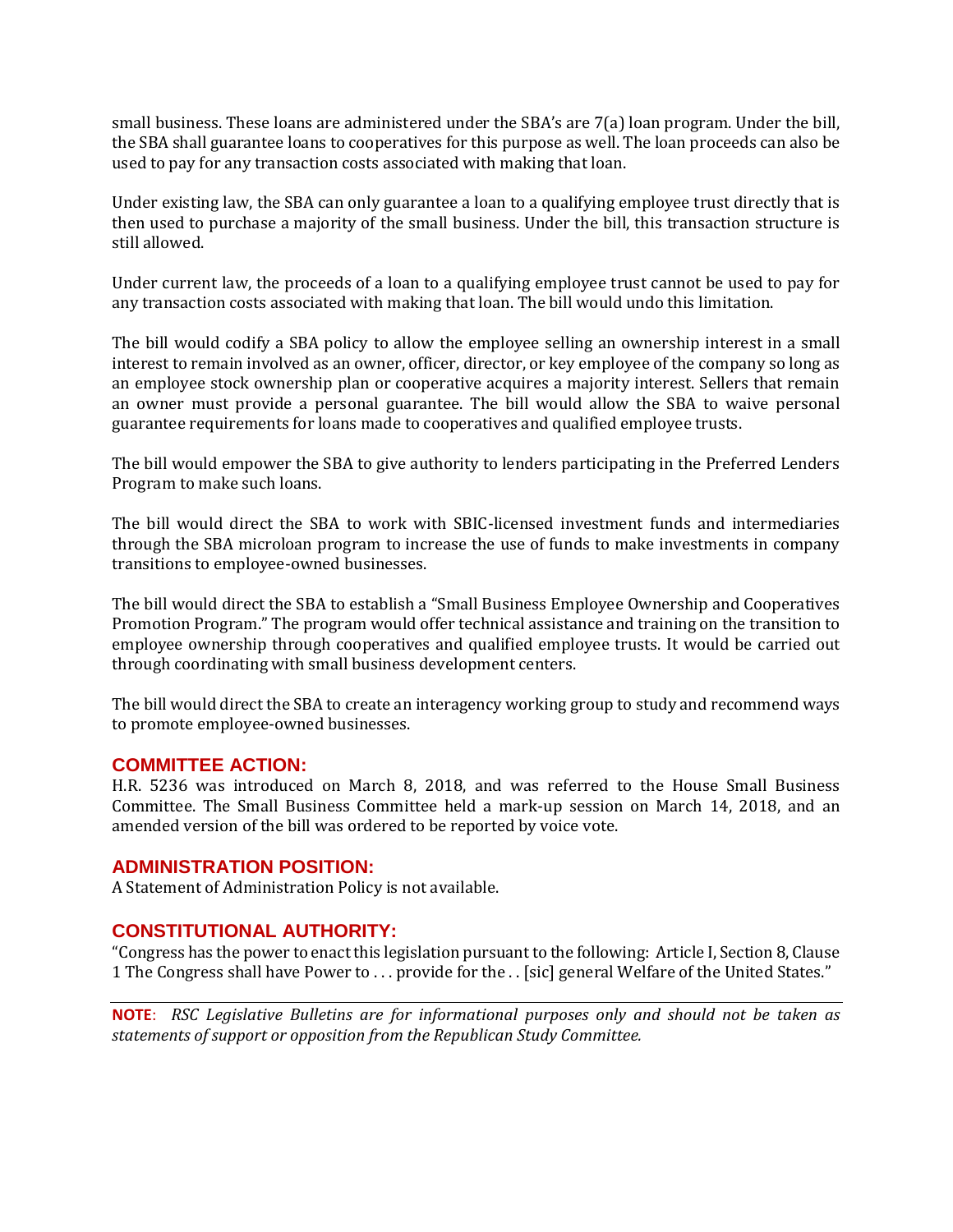

# <span id="page-14-0"></span>**H.R.4743 — H.R. 4743, Small Business 7(a) Lending Oversight Reform Act of 2018, as amended (Rep. Chabot, R-OH)**

**CONTACT:** Jay [Fields,](mailto:jay.fields@mail.house.gov) 202-226-9143

# **FLOOR SCHEDULE:**

Scheduled for consideration on May 8, 2018, under suspension of the rules, which requires a 2/3 vote for passage.

# **TOPLINE SUMMARY:**

[H.R. 4743,](https://docs.house.gov/billsthisweek/20180507/HR4743.pdf) the Small Business 7(a) Lending Oversight Reform Act of 2018, would codify the Office of Credit Risk Management (OCRM), establish new OCRM oversight duties pertaining to the Small Business Administration's 7(a) loan program, create enforcement procedures for lending violations by 7(a) lenders, and allow the SBA to unilaterally increase its statutory loan commitment limits once a year by 15%.

# **COST:**

A Congressional Budget Office (CBO) estimate is not available.

Rule 28(a)(1) of the Rules of the Republican Conference prohibits measures from being scheduled for consideration under suspension of the rules without an accompanying cost estimate. Rule 28(b) provides that the cost estimate requirement may be waived by a majority of the Elected Leadership.

# **CONSERVATIVE VIEWS:**

- **Expand the Size and Scope of the Federal Government?** No.
- **Encroach into State or Local Authority?** No.
- **Delegate Any Legislative Authority to the Executive Branch?** Yes, the bill would allow the SBA to unilaterally make loan commitments under the 7(a) loan program in excess of the limit provided in existing appropriations or other laws.
- **Contain Earmarks/Limited Tax Benefits/Limited Tariff Benefits?** No.

# **DETAILED SUMMARY AND ANALYSIS:**

The bill would codify the [Office of Credit Risk Management \(OCRM\)](https://www.sba.gov/offices/headquarters/ocrm) with the duty to supervise all lenders participating in the SBA's lending programs, including those lending under the [SBA's 7\(a\)](https://www.sba.gov/blogs/sbas-7a-loan-program-explained)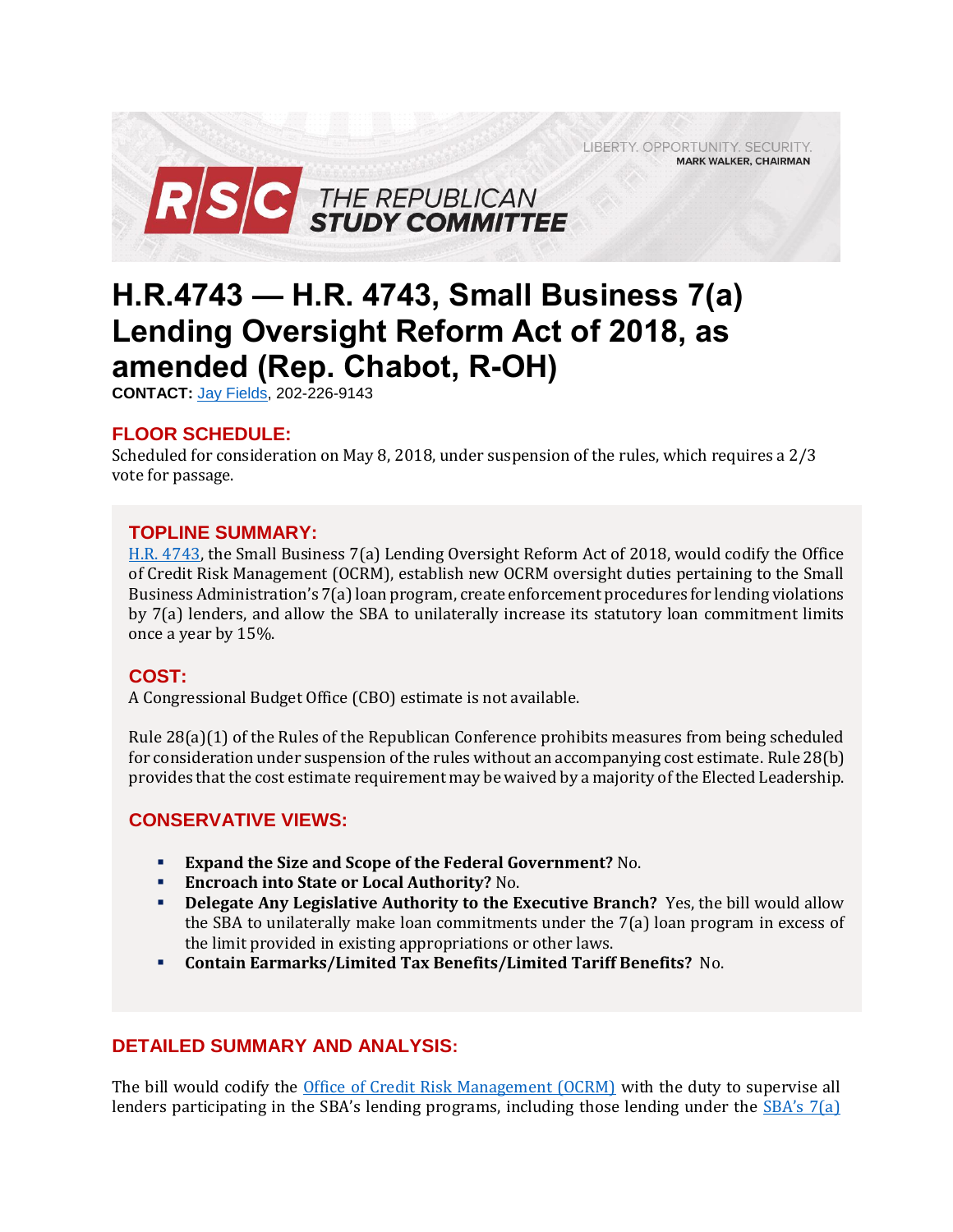[loan program,](https://www.sba.gov/blogs/sbas-7a-loan-program-explained) lending partners operating within the CDC/504 Loan Program and Microloan Program, as well as lenders categorized as small business lending companies or non-federally regulated lenders.

Under the bill, the OCRM would be headed by a director that would be a career appointee in the Senior Executive Service. The Director would be tasked with oversight of lenders and lending program participants which would include periodic compliance reviews.

The bill would set up both informal and formal review processes to enforce statutory and regulatory requirements applicable to lenders under the 7(a) program or any requirement in a Standard Operating Procedures Manual or Policy Notice related to a program or function of the Office of Capital Access. Formal enforcement actions would be based on the severity or frequency of the violation and could include assessing a fine of up to \$250,000. An appeal process would be made available under the bill. The bill would direct the SBA to create regulations to implement its enforcement policy within a year of enactment of the bill.

Under the bill, if a lender under the 7(a) program lender has been cut off from making new loans, it would still be required to maintain its servicing and liquidation responsibilities delegated by the SBA to the lender.

The bill would require the OCRM to prepare and submit a risk analysis report and overall assessment on its 7(a) loan portfolio to Congress annually. The bill would also require the OCRM to submit an annual budget request to the SBA justifying salaries and expenses.

The Lender Oversight Committee would be codified by the bill with the duties to review reports on lender oversight activities, review formal enforcement action recommendations of the OCRM, and lender oversight, portfolio risk management, or program integrity matters brought by the OCRM.

The bill would require that a representative from the OCRM be present when a contractor is used to conduct an on-site review of a 7(a) lender. Unless extended pursuant to procedures provided in the bill, results would be due to the lender within 60 days.

The bill would modify the existing "credit elsewhere" test, the standard that determines whether a small business is eligible to receive a federal government guarantee through the SBA. According to the House Small Business Committee: "Over the years, the test problematically shifted focus from a borrower's needs to a lender's capacity to operate within the program. The bill realigns the test to ensure it is based on a borrower's ability to obtain credit, rather than a lender's ability to offer credit." The bill would also include, among others, the following factors: the industry in which the business operates, the adequacy of collateral available to the business, and the loan term necessary to reasonably assure the ability of the loan applicant to repay the debt.

The bill would allow the SBA to, once a year and after notifying Congress 30 days in advance, increase the 7(a) loan program limit by 15 percent.

#### **COMMITTEE ACTION:**

H.R. 4743 was introduced on January 9, 2018, and was referred to the House Small Business Committee. An amended version of the bill was ordered to be reported by the Committee on March 14, 2018, by voice vote.